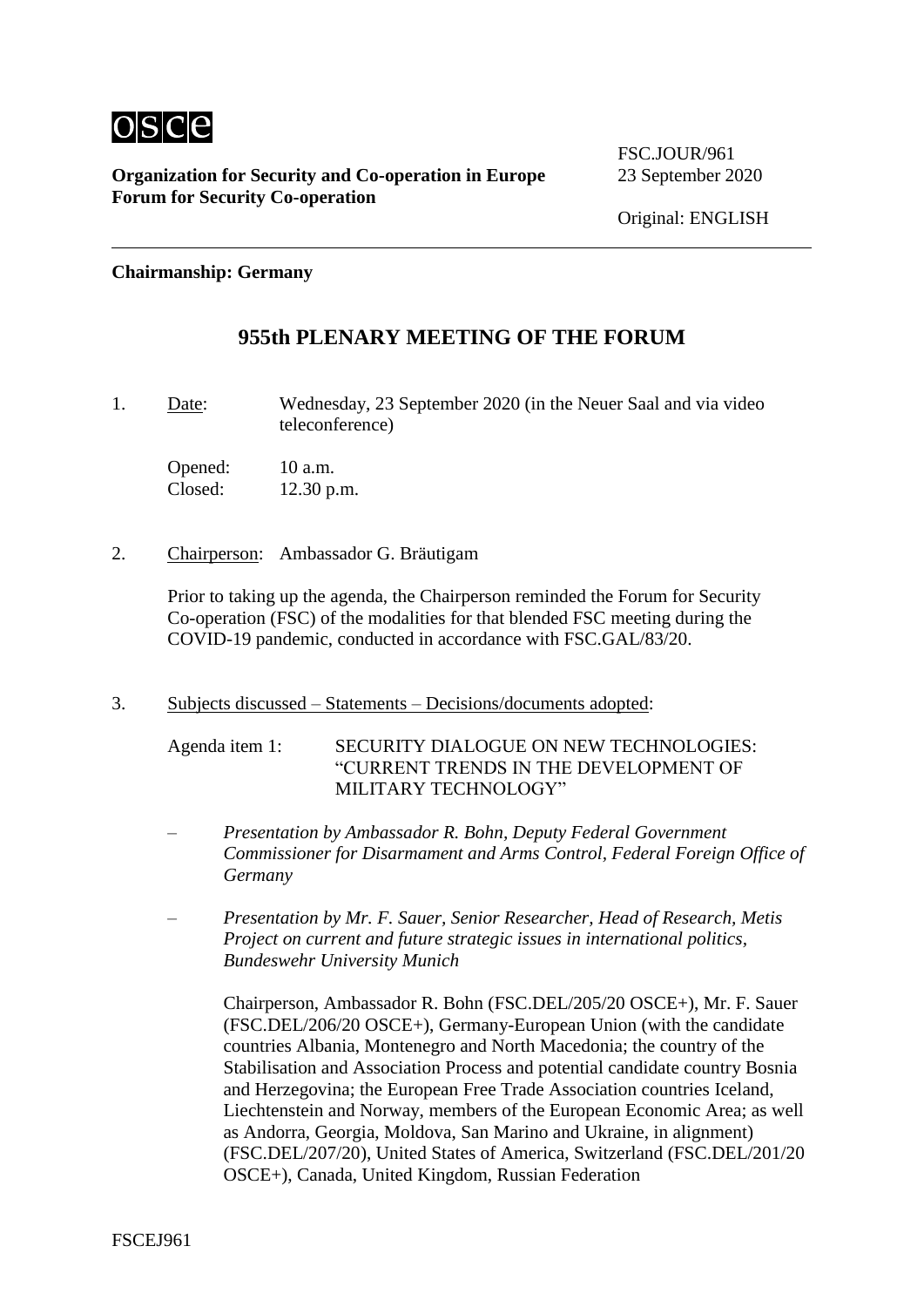### Agenda item 2: GENERAL STATEMENTS

- (a) *Situation in and around Ukraine*: Ukraine (FSC.DEL/200/20) (FSC.DEL/200/20/Add.1), Germany-European Union (with the candidate countries Albania, Montenegro and North Macedonia; the European Free Trade Association countries Iceland, Liechtenstein and Norway, members of the European Economic Area; as well as Andorra, Georgia, Moldova and San Marino, in alignment) (FSC.DEL/213/20), Canada, United States of America, United Kingdom (FSC.DEL/204/20 OSCE+), Russian Federation (Annex 1) (Annex 2), Georgia
- (b) *Military exercises "Caucasus 2020", being conducted from 21 to 26 September 2020*: Georgia (FSC.DEL/210/20 OSCE+), Germany-European Union (with the candidate countries Albania, Montenegro and North Macedonia; the European Free Trade Association countries Iceland, Liechtenstein and Norway, members of the European Economic Area; as well as Georgia, Moldova, San Marino and Ukraine, in alignment) (FSC.DEL/208/20), United States of America, Ukraine, United Kingdom, Canada, Russian Federation (FSC.DEL/203/20 OSCE+)

## Agenda item 3: ANY OTHER BUSINESS

- (a) *Military exercises "Brave Warrior 2020", being conducted from 24 August to 4 October 2020*: Hungary
- (b) *Military exercises "Slavic Brotherhood 2020", being conducted from 22 to 25 September 2020*: Belarus
- (c) *Use of the Communications Network for prior notifications*: Sweden, Russian Federation
- (d) *Military exercises "Joint Endeavour 2020", being conducted from 22 to 25 September 2020*: Ukraine
- 4. Next meeting:

Wednesday, 30 September 2020, at 10 a.m., in the Neuer Saal and via video teleconference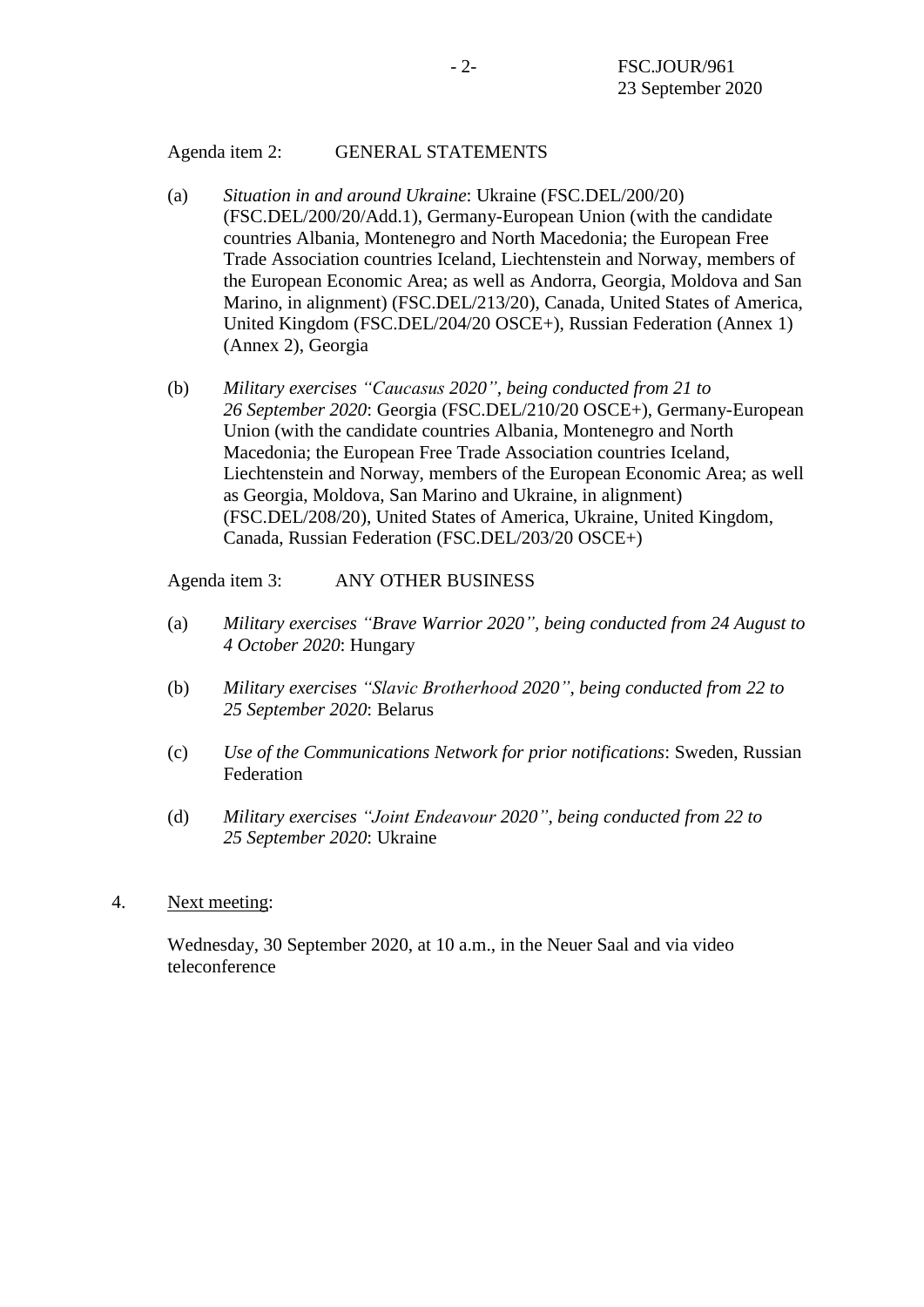

**Organization for Security and Co-operation in Europe** 23 September 2020 **Forum for Security Co-operation** 

FSC.JOUR/961

ENGLISH Original: RUSSIAN

**955th Plenary Meeting** FSC Journal No. 961, Agenda item 2(a)

# **STATEMENT BY THE DELEGATION OF THE RUSSIAN FEDERATION**

Madam Chairperson,

Our position regarding the internal Ukrainian conflict remains unchanged – there needs to be full implementation of the Minsk Package of Measures of 12 February 2015 through direct dialogue between the Ukrainian Government and the authorities in Donetsk and Luhansk. The Russian Federation, as a mediator alongside the OSCE, France and Germany, stands ready to facilitate this in every possible way.

The past two months have seen the longest period of relative calm in Donbas since the Ukrainian Government's punitive operation against the population of south-eastern Ukraine began in 2014. According to the United Nations Office for the Coordination of Humanitarian Affairs, the number of security incidents along the line of contact has decreased by more than half thanks to the additional measures to strengthen the ceasefire regime that came into effect on 27 July. Suffice to say that 50 residential buildings were damaged in Donbas in July, whereas not a single one has suffered damage since the start of August.

In the light of this, it is disappointing to note the destructive position of the Ukrainian Government, which, at the meeting of the Trilateral Contact Group (TCG) held via videoconference on 16 September, effectively disavowed the agreement on additional measures. The delegation of Ukraine was unable to give clear explanations as to why the inspection that was to have been conducted in the area of the settlement of Shumy together with representatives of Donbas and with OSCE participation had been derailed. Moreover, it then reiterated its refusal to allow such an inspection to take place. The actions of the Ukrainian negotiators have merely served to confirm that the Ukrainian Government has something to hide there. We would remind you that in its September reports the OSCE Special Monitoring Mission to Ukraine (SMM) has been reporting on instances it has detected of fortifications being erected near that settlement by the Ukrainian armed forces. In view of the Ukrainian Government's reluctance to implement the decisions agreed on, and given also the aforementioned violations recorded by the SMM monitors, it is proposed to review the entire list of additional security measures at the next TCG meeting.

As a co-mediator in the peace process, Russia is deeply concerned about this latest manifestation of Ukraine's perfunctory approach towards the fulfilment of its obligations.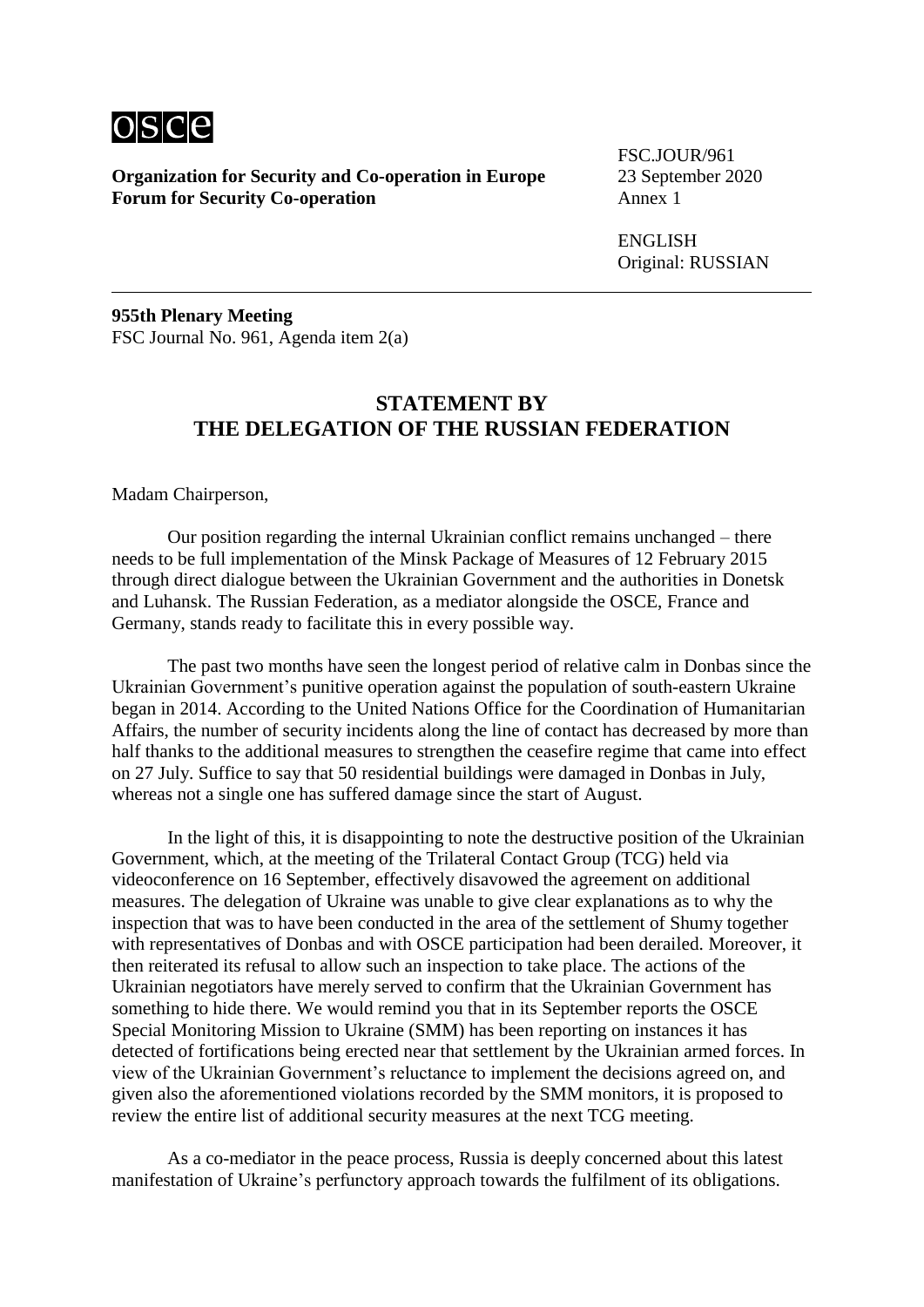One must not forget that the armed confrontation in Donbas has already claimed the lives of more than 13,000 people. The massive loss of civilian life, unceasing violations of human rights, and instances of abuse and torture by the Ukrainian military have all been recorded in reports by authoritative international organizations. Further prolongation of the violence in Donbas is unacceptable.

The Ukrainian Government should put an immediate stop to the punitive operation against the civilian population of Donbas, withdraw its weapons and move them to the designated storage sites, disarm all illegal groups, and pull foreign military equipment and mercenaries out of Ukraine. The inhumane socio-economic blockade of Donbas should be lifted and the region itself granted special status as a matter of urgency. All of Ukraine's obligations under the Minsk agreements must be fulfilled. Political and security measures are closely interlinked and should be implemented simultaneously. Without resolving the political issues, a comprehensive settlement of the crisis in Ukraine is impossible. We emphasize the direct responsibility of the Ukrainian Government for the practical implementation of all aspects of the Minsk Package of Measures and the instructions issued at the "Normandy format" summit held in Paris on 9 December 2019.

Ukraine's contemptuous attitude towards the fulfilment of its commitments under OSCE politico-military instruments is deeply troubling. There is copious evidence of violations by the Ukrainian Government of provisions of the Code of Conduct on Politico-Military Aspects of Security. Military activities are conducted in the south-east of the country that at various times have involved troop strengths in the order of 70,000 personnel along with large quantities of heavy equipment. What is more, the Ukrainian Government does not provide the notifications required by the Vienna Document 2011 and does not invite observers to that area. We would recall that voluntary transparency measures are no substitute for the implementation of mandatory Vienna Document provisions.

#### Madam Chairperson,

The continuing crisis in Ukraine is the result of the February 2014 coup d'état, which was orchestrated, funded and organized from abroad and has led to the armed confrontation in Donbas and the suffering of millions of Ukrainian civilians. For more than six years now, the Ukrainian Government's Western partners have not really sought to promote a real cessation of hostilities and a political settlement of the crisis. On the contrary, they are in fact giving the Ukrainian Government the green light to commit war crimes in eastern Ukraine and inciting it to further armed violence; they are training the Ukrainian army and beefing it up with weapons and equipment, which then end up in the zone of armed confrontation. Such actions contravene the letter and the spirit of the OSCE Document on Small Arms and Light Weapons, they run counter to the CSCE Principles Governing Conventional Arms Transfers, and they also give a boost to the "war party" in Kyiv with its belligerent aspirations regarding Donbas.

We have noted an intensification of military exercises conducted by Ukraine "in tandem" with its foreign partners. Last week, the United States-Ukrainian command and staff exercise "Rapid Trident 2020" featuring instructors from NATO countries got under way at the Yavoriv military training ground in the Lviv region, as did the "Fiction Urchin" exercise near Vinnytsia, which involves special operations forces from the United States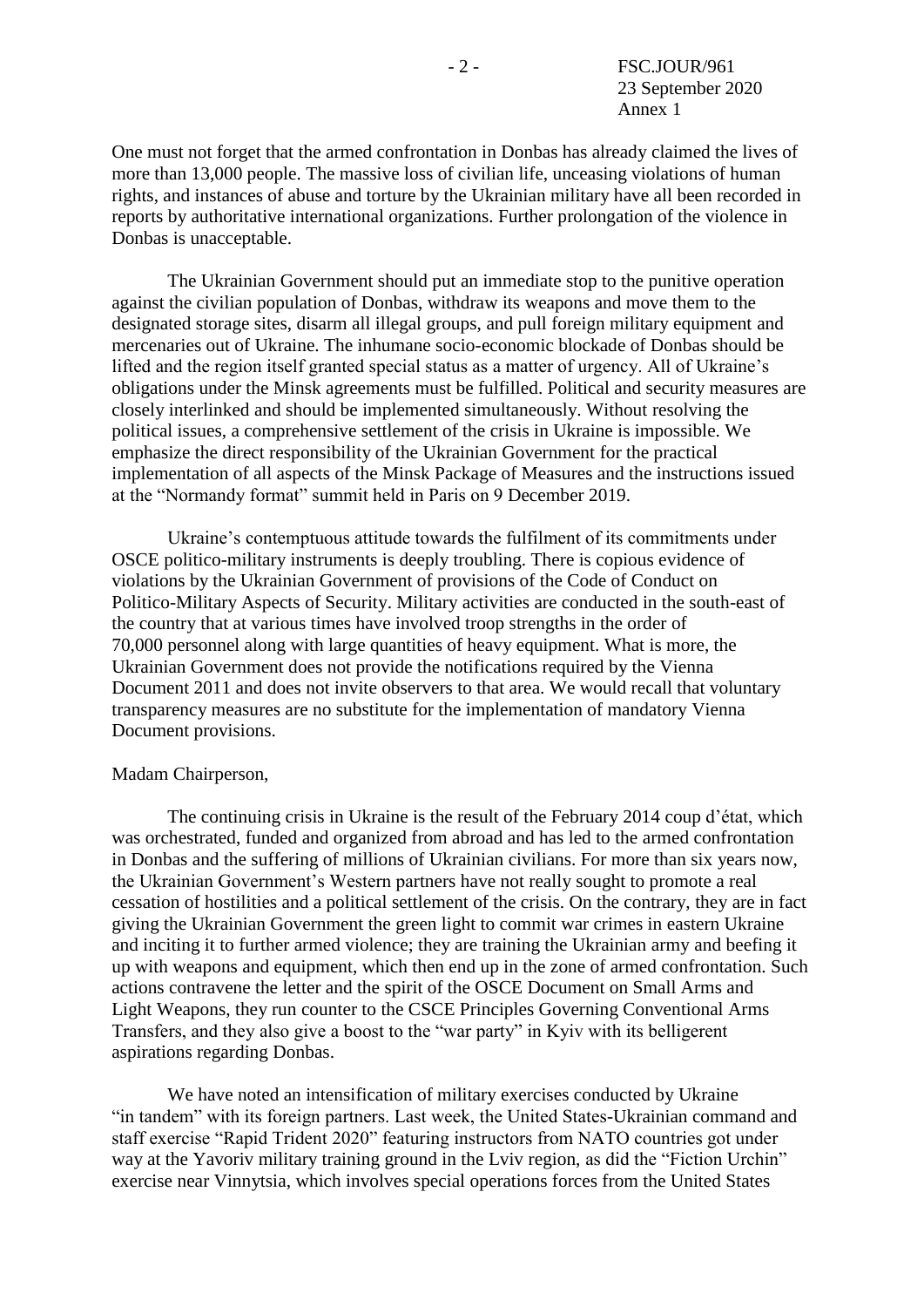Air Force. This week, the large-scale strategic command and staff exercise "Joint Endeavour 2020" is taking place in the Black Sea region; military units from the United Kingdom, the United States of America and Canada have travelled there to take part in it. Significantly, over in London they are making no secret of the fact that the landing of British paratroopers in southern Ukraine is the largest airborne landing operation conducted by the Royal Air Force in recent memory. The provocative thrust of the aforementioned training events is evidently not conducive to the de-escalation of tensions in Ukraine that the country's Western partners so often call for.

We would emphasize that participating States that provide military-technical assistance in any form to the Ukrainian Government share responsibility with the Ukrainian military for the casualties among the civilian population and for the destruction in Donbas. We urge our partners to fulfil their obligations under the OSCE politico-military instruments fully and responsibly, something they themselves regularly advocate.

We call on the OSCE, our international partners and Ukraine's external "minders" to bring their influence to bear on the Ukrainian leadership in order to induce it to take practical steps towards swift implementation of the provisions of the Package of Measures (endorsed by the United Nations Security Council) in a full and co-ordinated manner on the basis of direct and sustainable dialogue between the Ukrainian Government and the authorities in Donetsk and Luhansk.

Thank you, Madam Chairperson. I request that this statement be attached to the journal of the day.